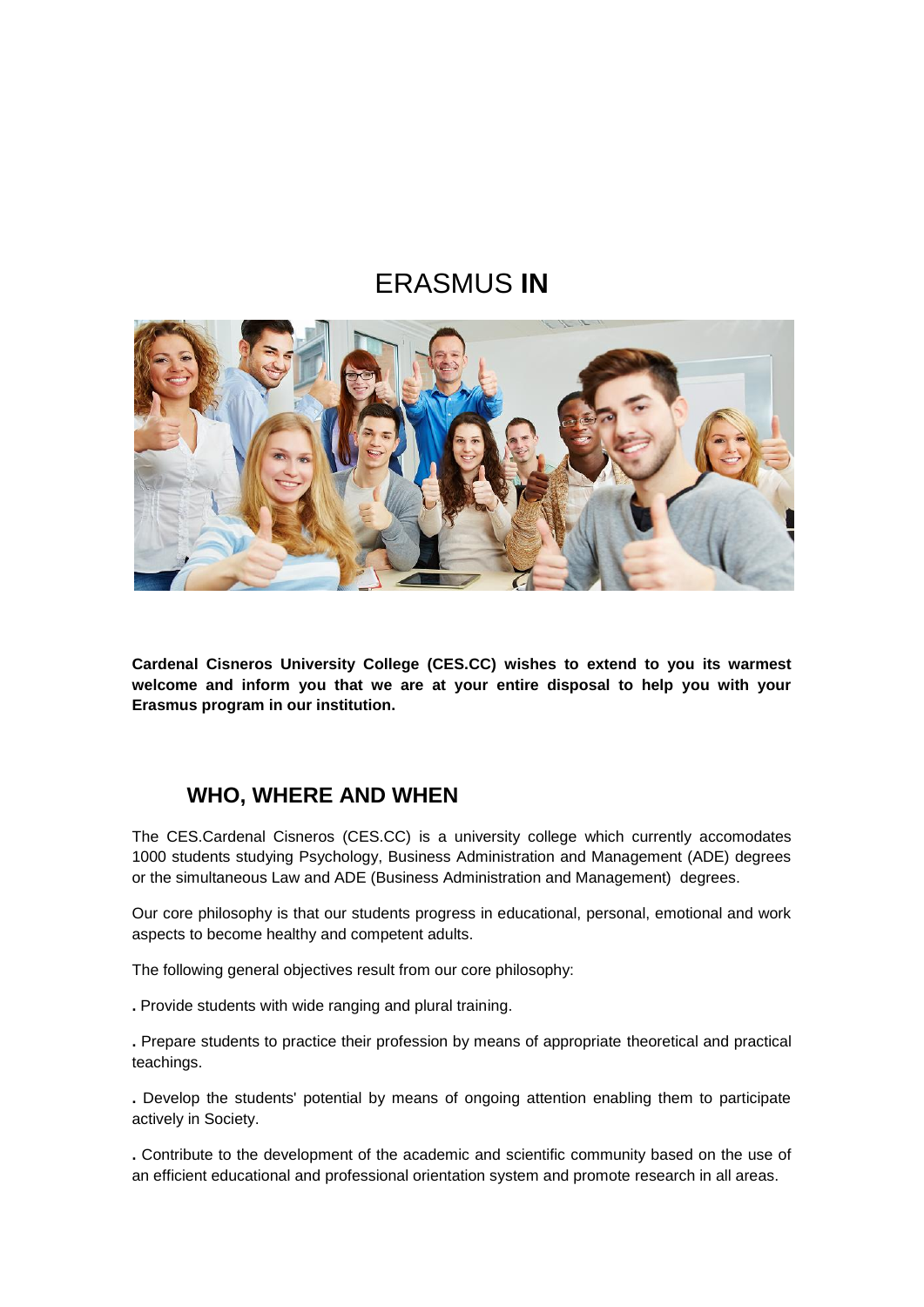### **WHERE WE ARE**

The headquarters of the CES.CC is located in a building of historical interest in the heart of Madrid.

Due to the age of its facade, authorities have listed it as a protected building; nonetheless, the inside of the building has been renovated in order to provide students with a warm, bright, lightcoloured functional environment.



**Since we are in the centre of Madrid there is a wide choice of public transport which connects to the rest of the city.** 

#### **Buses:**

**1, 12, 26, 29, 43, 48, 52, 56, 61, 72, 73, 74, 114, 115, C1 and C2.**

**Metro:**

**Diego de León (Diego de León exit) Lista (Ortega y Gasset exit) Núñez de Balboa (Plaza Marqués de Salamanca exit).**

**Bus station:** 

**Avenida de América.**

**Suburban trains:**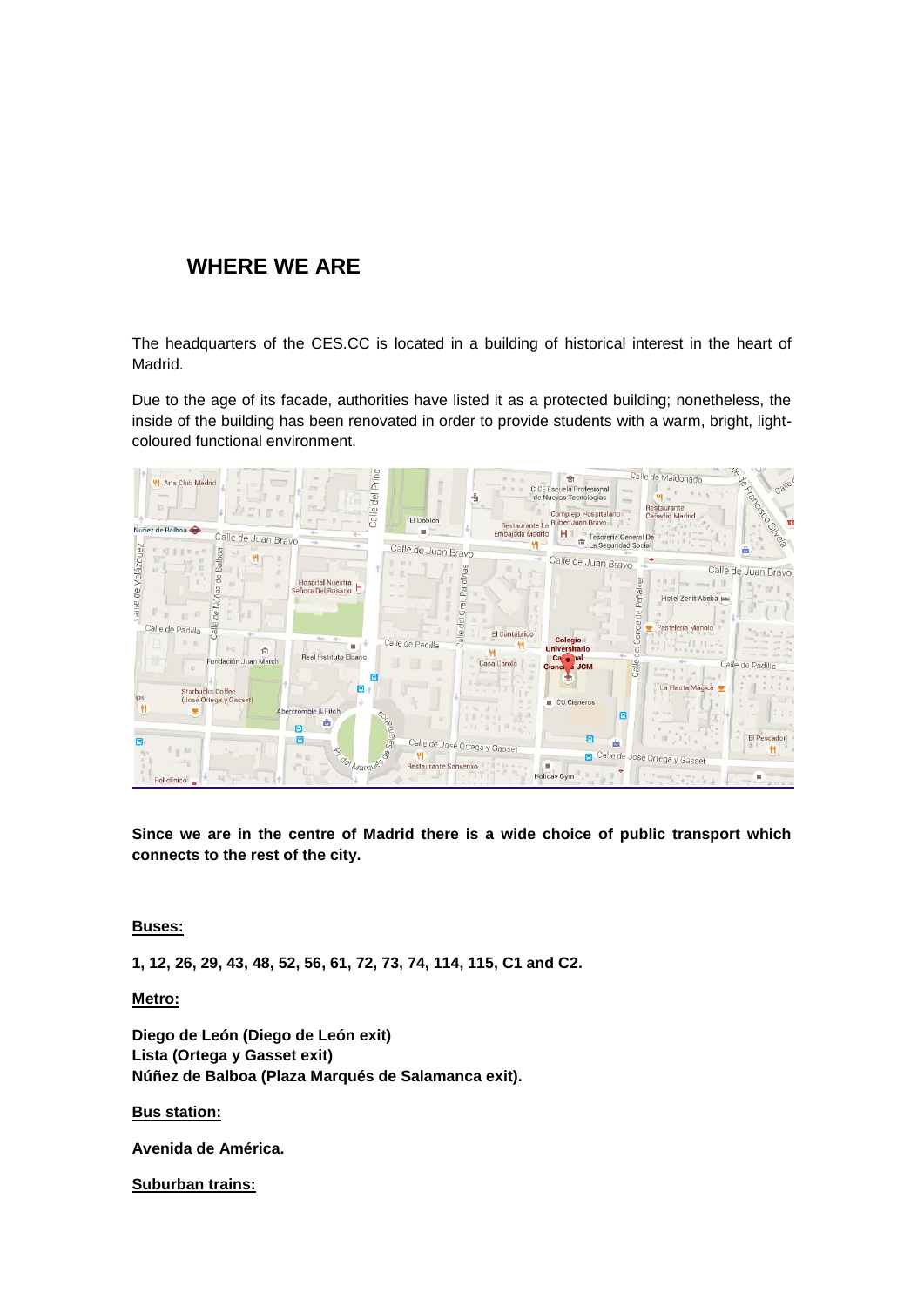**Recoletos (connection with Line 4 of the Metro). Nuevos Ministerios (connection with Line 6 of the Metro).**

## **REQUIREMENTS TO BECOME AN INTERNATIONAL STUDENT AT OUR CENTRE.**



In order to be accepted by the CES.CC as an international student and profit from education in a centre with characteristics such as ours, the first requirement is that your university of origin must have a bilateral agreement with us. See the International Relations Office of your university, or contact

*Alexandra Lázaro*

*Erasmus Coordinator*

*Colegio Universitario Cardenal Cisneros*

*C/ General Díaz Porlier, 58*

*28006 Madrid*

*Spain* 

*Phone: 00 34 913096139*

*[erasmus@universidadcisneros.es](mailto:erasmus@universidadcisneros.es)*

Given that all classes are taught in Spanish you must demonstrate adequate knowledge of the Spanish language; **B1 Level is advised.**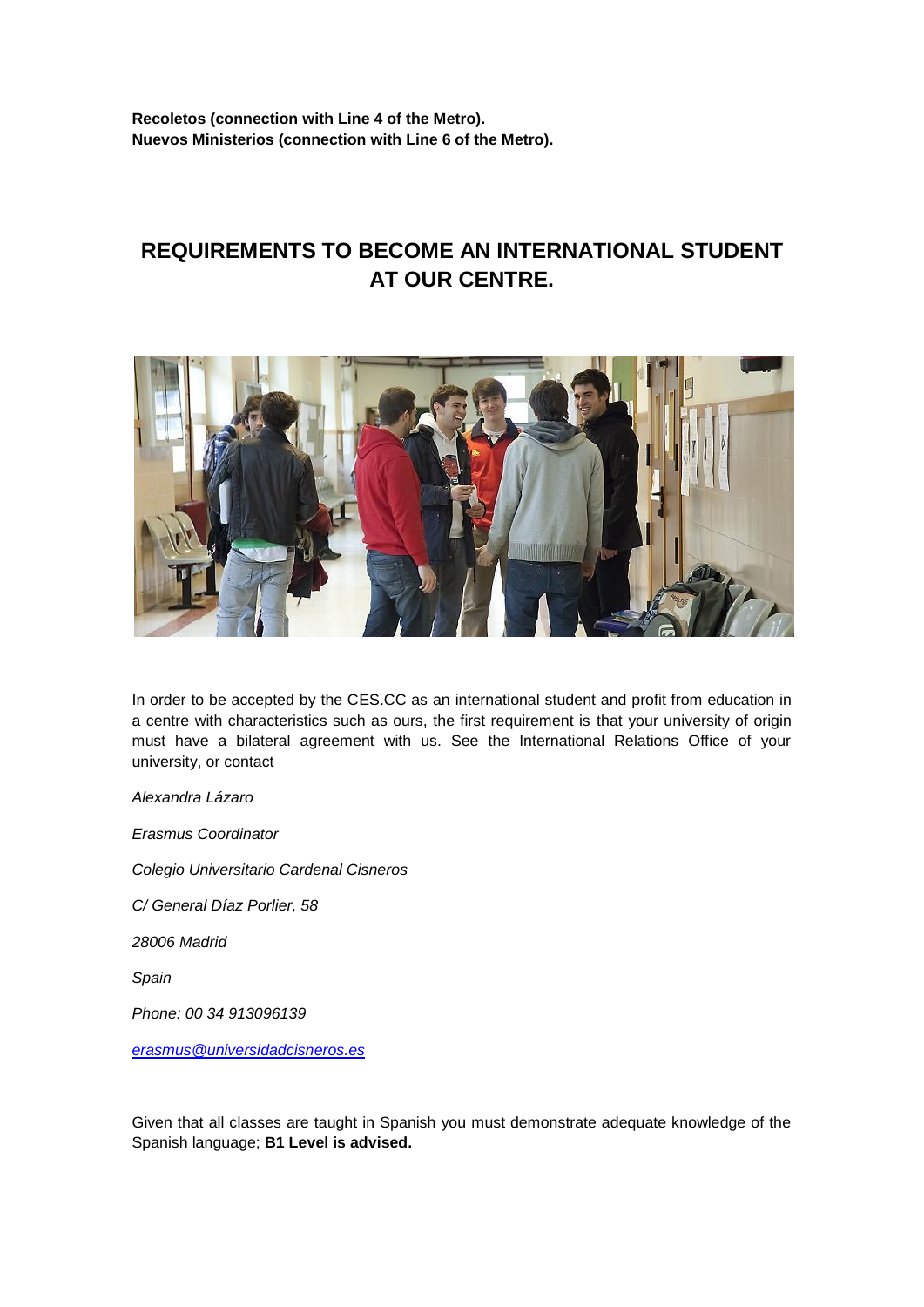All necessary documentation must be signed by and carry the seal of the University of origin and be delivered in Madrid in due time.

- 1. Student Registration filled ON LINE and printed
- 2. Academic Recognition /Learning Agreement (please check with the CES.CC area coordinator for details on the Curricula)
- 3. Academic Transcript

### **ACADEMIC PROGRAM**

| Psychology      | http://www.universidadcisneros.es/grad |
|-----------------|----------------------------------------|
|                 | os/psicologia/plan-de-estudios/        |
| Law             | http://www.universidadcisneros.es/grad |
|                 | os/derecho/plan-de-estudios/           |
| <b>Business</b> | http://www.universidadcisneros.es/grad |
|                 | os/ade/plan-de-estudios/               |

### **TIMETABLES**

**PSYCHOLOGY** 

<http://www.universidadcisneros.es/grados/psicologia/horarios/>

LAW

<http://www.universidadcisneros.es/grados/derecho/horarios/>

**BUSINESS** 

<http://www.universidadcisneros.es/grados/ade/horarios/>

## **ACADEMIC CALENDAR**

The table below shows the approximate dates for CES.CC registration, start of course, start of level tests and reviews.

We hope you will find this useful when planning your trips and length of stay in Madrid.

| <b>REGISTRATION</b>    | MID-SEPTEMBER       |
|------------------------|---------------------|
| <b>START OF COURSE</b> | THIRD WEEK OF       |
|                        | <b>SEPTEMBER</b>    |
| <b>LEVEL TEST</b>      | SECOND WEEK OF      |
|                        | JANUARY- THIRD WEEK |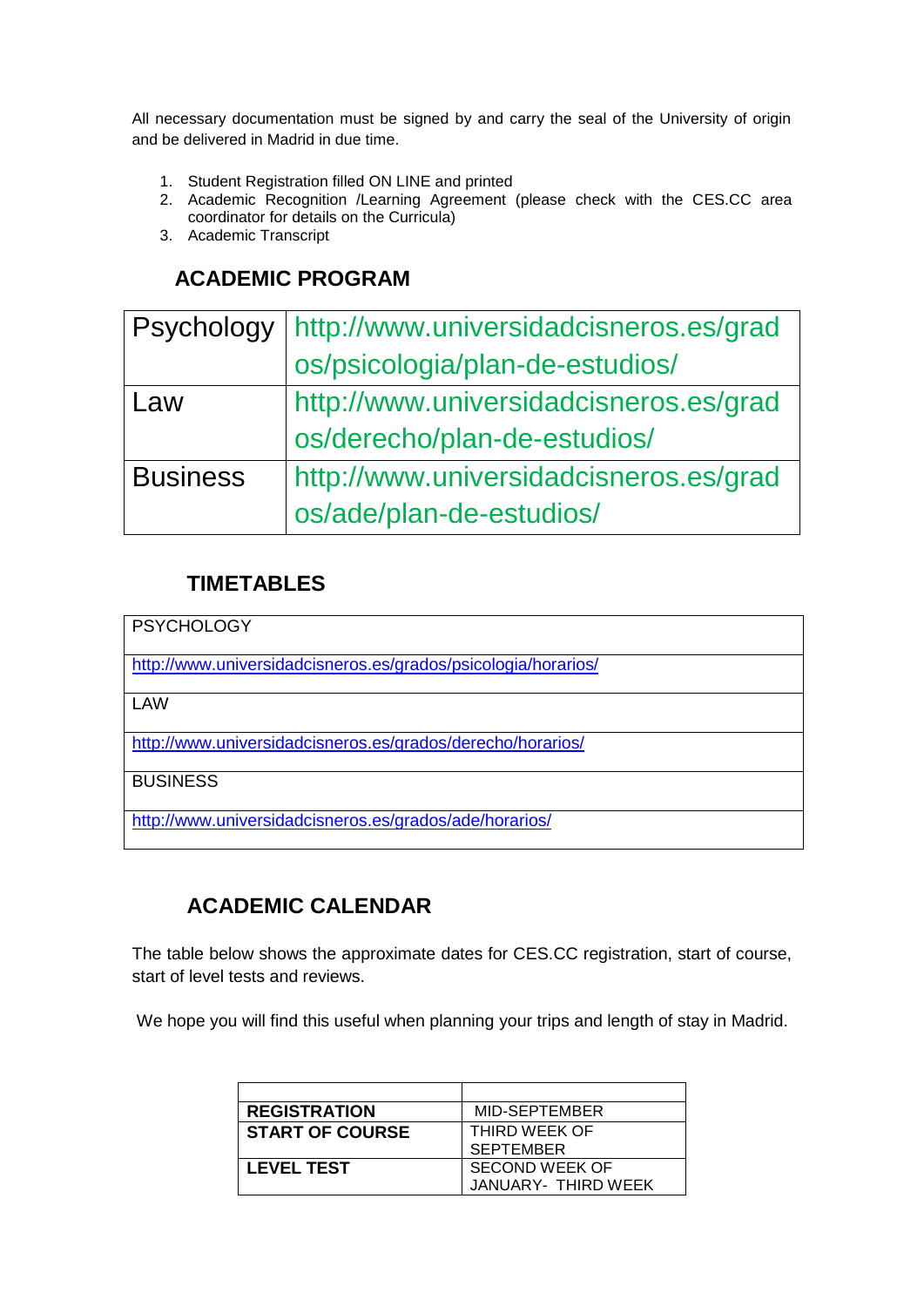|                                           | OF JANUARY                               |
|-------------------------------------------|------------------------------------------|
| <b>REVIEW OF FIRST TEST</b>               | <b>LAST WEEK OF JANUARY</b>              |
| <b>LEVEL TEST</b>                         | <b>LAST THREE WEEKS OF</b><br><b>MAY</b> |
| <b>REVIEW OF SECOND</b><br><b>TEST</b>    | <b>FIRST WEEKS OF JUNE</b>               |
| <b>REMEDIAL TESTS</b>                     | <b>LAST TWO WEEKS OF</b><br><b>JUNE</b>  |
| <b>REVIEW OF REMEDIAL</b><br><b>TESTS</b> | FIRST WEEKS OF JULY                      |

<http://www.universidadcisneros.es/cisneros/calendario-academico/>

Remember that each of the courses you take must be evaluated in order to send the marks to your university of origin; you will therefore not be able to leave before the date set by your university or without having taken the corresponding test

<http://www.universidadcisneros.es/cisneros/alumnos/examenes-y-revisiones/>

## **SPORTS AND CULTURAL ACTIVITIES**

**The CES.CC manages various activities so that its students may develop at a global level.**

**Some of the activities all CES.CC students may take advantage of are the sports club, conference cycles, seminars or the Movie-forum.**

**Join them, suggest activities; our aspiration is to help create a community of proactive students wishing to generate new ideas to be shared amongst all**

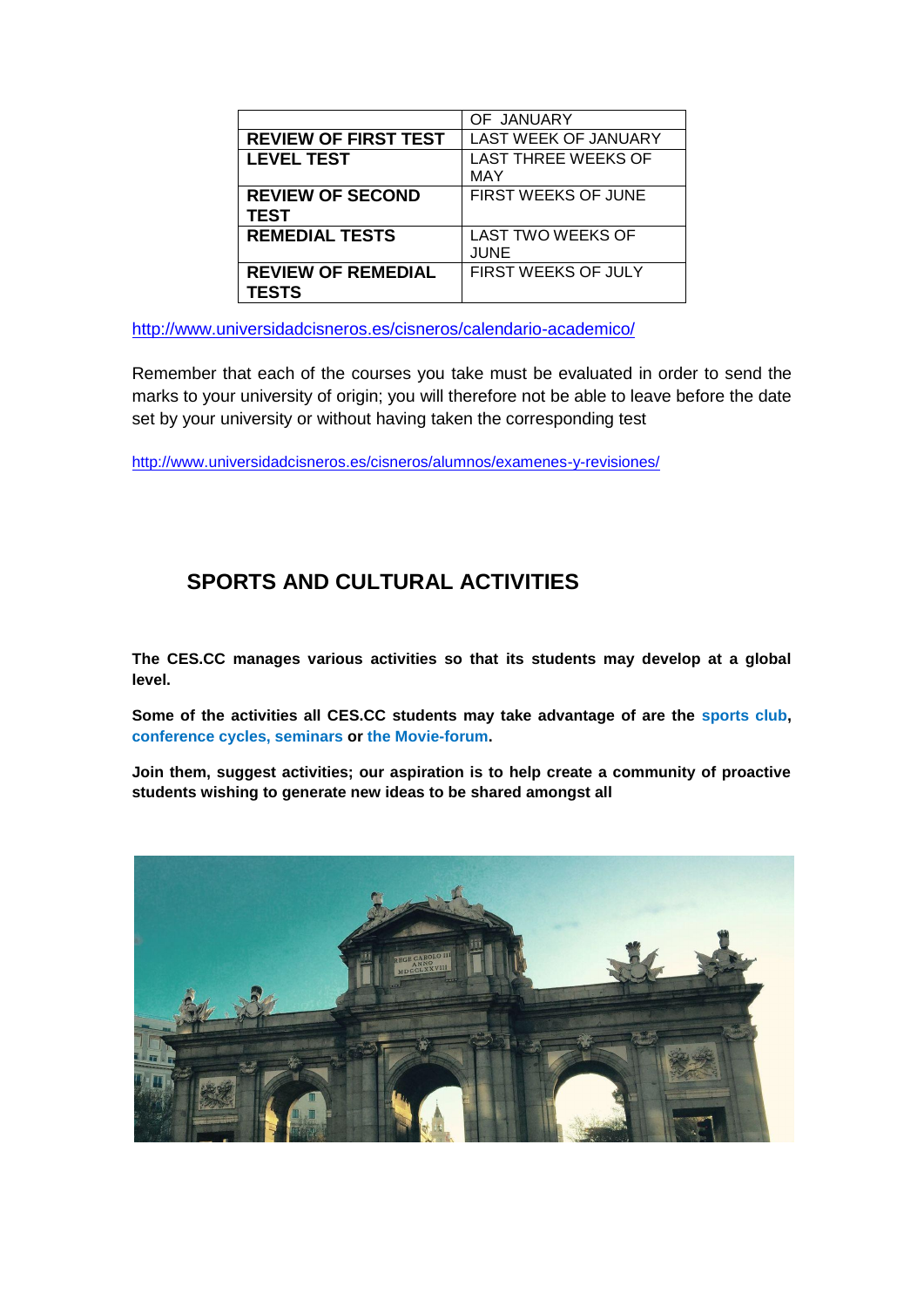## **HOW TO APPLY?**

### **Steps you should take before and during your stay in Madrid**

| <b>Step</b>                         | <b>Phase</b>                                                                                                                                                                               |
|-------------------------------------|--------------------------------------------------------------------------------------------------------------------------------------------------------------------------------------------|
| Step1                               | Contact your local IRO (International Relations Office) who will provide you with the<br>Username and Password required to become a candidate of the Erasmus program<br>in our University. |
| Step 2<br>30<br>march<br>30<br>June | Fill<br>Registration<br>line<br>form<br>your<br>on<br>in.<br>http://www.ucm.es/info/descargas?Application and print it out twice.                                                          |
| Step 3                              | Send one of the printed Registration Forms to:                                                                                                                                             |
| 30th<br>March                       | Universidad Complutense de Madrid<br>Oficina de Relaciones Internacionales                                                                                                                 |
| 30                                  | <b>EDIFICIO DE ESTUDIANTES</b>                                                                                                                                                             |
| June                                | Avda de la Complutense s/n                                                                                                                                                                 |
|                                     | Ciudad Universitaria                                                                                                                                                                       |
|                                     | 28040                                                                                                                                                                                      |
|                                     | Madrid                                                                                                                                                                                     |
| Step 4                              | Go to the International Relations Central Office in                                                                                                                                        |
| Once<br>in<br>Madrid                | Universidad Complutense de Madrid                                                                                                                                                          |
|                                     | Oficina de Relaciones Internacionales                                                                                                                                                      |
|                                     | <b>EDIFICIO DE ESTUDIANTES</b>                                                                                                                                                             |
|                                     | Avda de la Complutense s/n                                                                                                                                                                 |
|                                     | Ciudad Universitaria                                                                                                                                                                       |
|                                     | 28040                                                                                                                                                                                      |
|                                     | Madrid<br><b>ESPAÑA</b>                                                                                                                                                                    |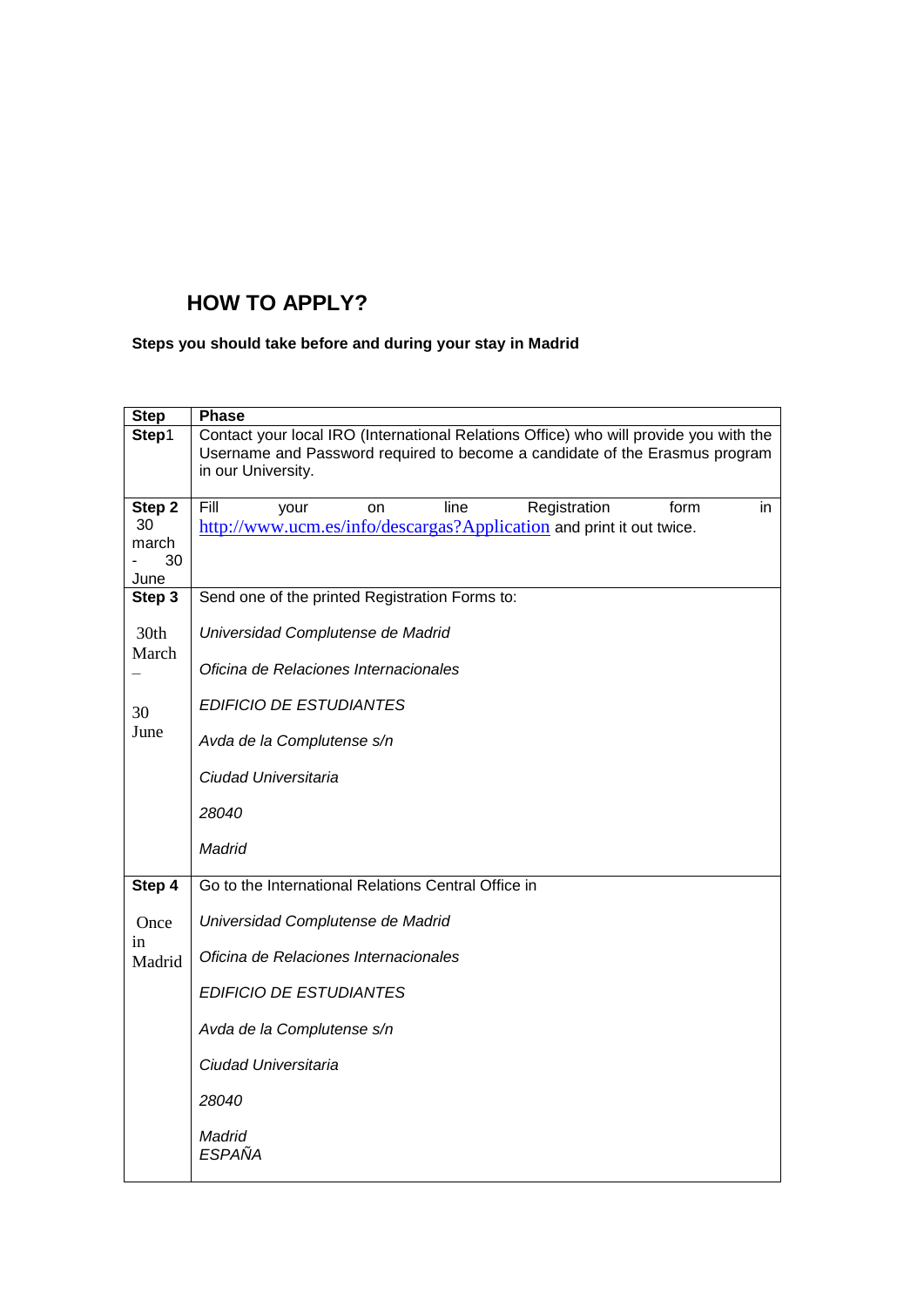|                 | PHONE: +34 91 394 7196/7194<br>FAX: +34 91 394 7266                              |
|-----------------|----------------------------------------------------------------------------------|
|                 |                                                                                  |
|                 | and bring your Erasmus student credential/certificate provided by your IRO       |
| Step 5          | Get in touch with us, we will show you our University and help you with anything |
| Once            | you need.                                                                        |
| in<br>Madrid    | Oficina de Relaciones Internacionales                                            |
|                 | Alexandra Lázaro Touza                                                           |
|                 | General Díaz Porlier, 58                                                         |
|                 | 28006 Madrid                                                                     |
|                 | Phone: +34-913096139                                                             |
|                 | erasmus@universidadcisneros.es                                                   |
| Step 6          |                                                                                  |
| <b>Before</b>   | Transcript of Records will be handed out by your local co-ordinator at<br>CES.CC |
| you             |                                                                                  |
|                 |                                                                                  |
|                 |                                                                                  |
| leave<br>Madrid |                                                                                  |

## **AREA COORDINATORS**

### **DEPARTMENT OF PSYCHOLOGY**

*Miguel Ángel González Felipe*

*maglez@universidadcisneros.es*

#### *91-3096375*

### **LAW DEPARTMENT**

*María Dolores Hernández Díaz-Ambrona*

*doloreshernandez@universidadcisneros.es*

#### *91-3096123*

### **DEPARTMENT OF BUSINESS ADMINISTRATION AND MANAGEMENT**

*Concepción Díaz*

*concepciondiaz@universidadcisneros.es*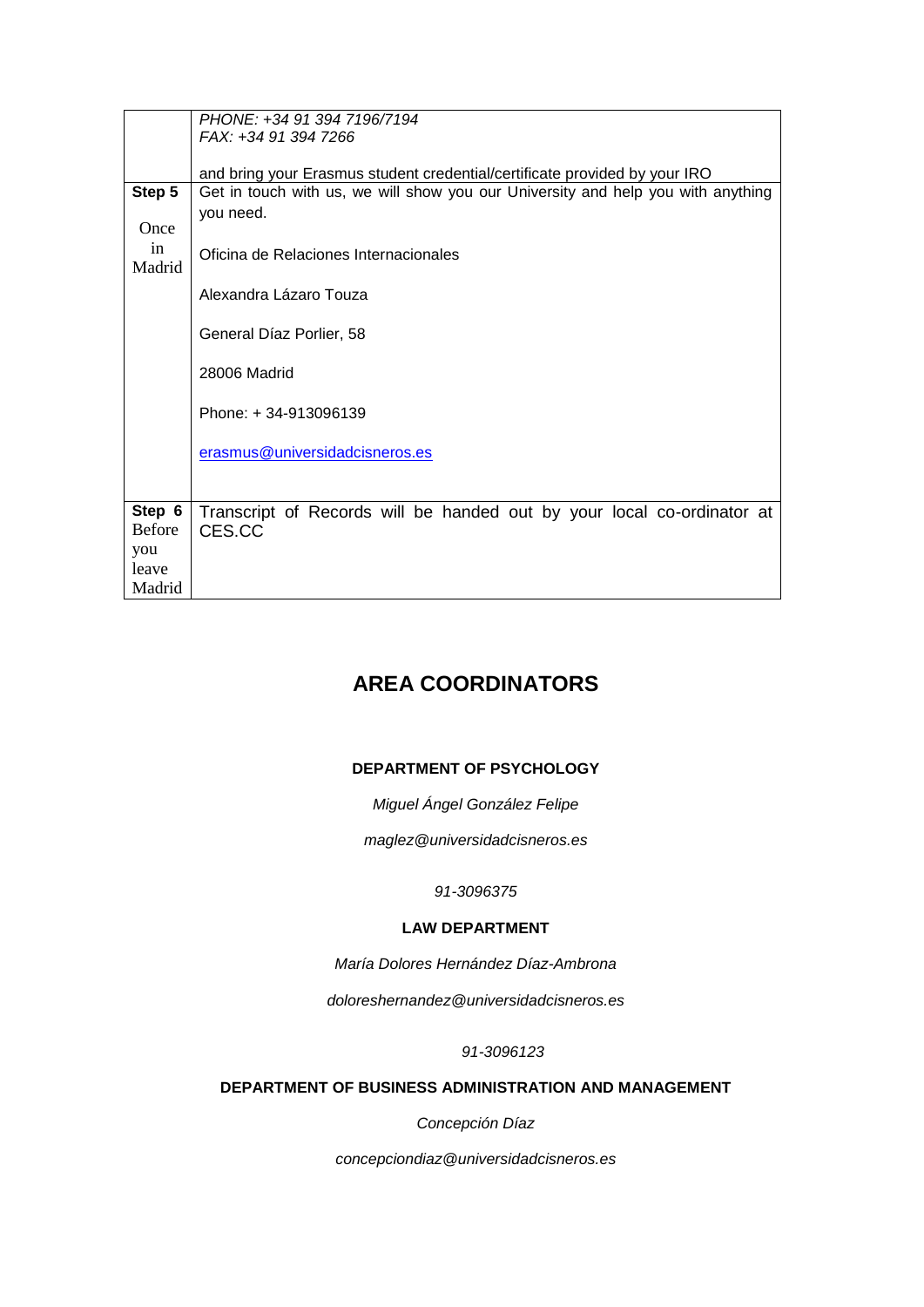*91-3096376*

**Oficina de Relaciones Internacionales CES Cardenal Cisneros**

Alexandra Lázaro Touza *General Díaz Porlier, 58 28006 Madrid*

*Phone: + 34-913096139*

*[erasmus@universidadcisneros.es](mailto:erasmus@universidadcisneros.es)*

## **LANGUAGE COURSES**

Those who apply must demonstrate adequate knowledge of the Spanish language. Given that most classes are given in Spanish; B1 Level is advised.

As such, it is recommended that you sign up for a Spanish Course at the beginning of each semester, both to improve your knowledge of the language and to familiarise with the many university activities.

-For Spanish classes at the UCM please contact <https://www.ucm.es/ccee/presentacion-ingles> as a CES. Cardenal Cisneros international exchange student.